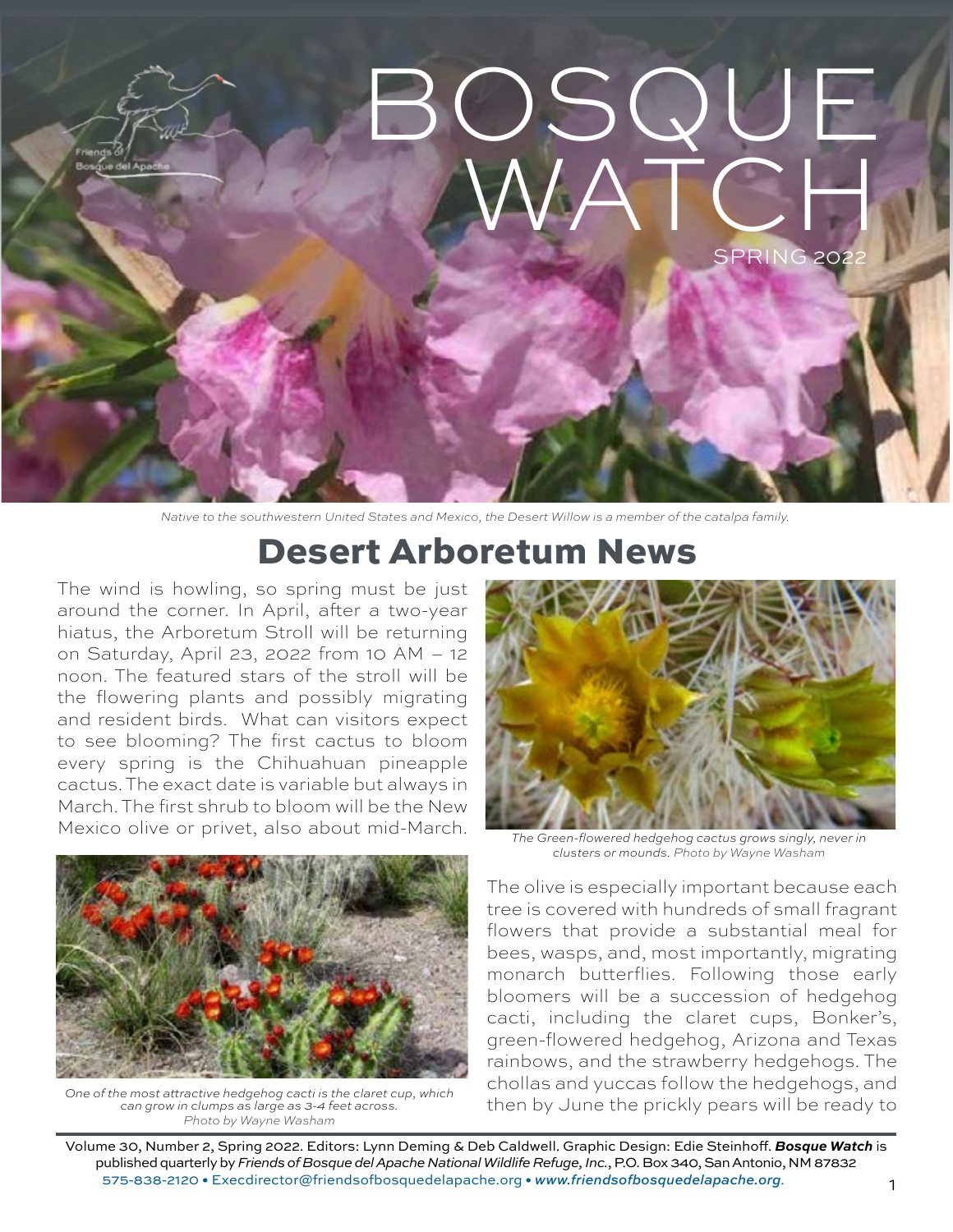flower. It's always a surprise when an agave flowers, and we have had one agave flower every spring for the last four years. So-called century plants don't need one hundred years to bloom. Twenty years is usually sufficient.

The point of flowers is for plants to achieve pollination. From the insects' point of view, it's all about nectar and pollen, their protein and carbohydrate sources. We have been discussing ideas about increasing the pollination potential of the arboretum. Unfortunately, it's limited by arid conditions, poor soil, and short flower life. However, the pollination potential of the refuge is vast. And we have one particular species in mind: monarch butterflies. New Mexico and the Bosque del Apache NWR do play a role in the nearly unbelievable North American migration of monarch butterflies. We are at the western edge of the main migratory route followed by millions of monarchs. We will probably always be marginal but nevertheless important. The monarchs need only one thing from us, which we can easily provide: flowers, especially

milkweed. So, our idea is to plant milkweed and other pollinator species, such as chamisa, New Mexico olive, and wildflowers in selected areas of the refuge, largely using funds from the Petschek Pollinator Project. The refuge has expressed interest, and the Watermolen family has donated money for, the construction of water-control structures in the targeted area. We'll keep you informed about how this idea develops. What can all of you readers do the help monarchs? Plant milkweed and other wildflowers. You will likely need to buy seed and grow your own, so look for propagation methods and resources online.

Occasionally, visitors at the arboretum ask about climate change and its influence on our plants. It's a difficult question to answer largely because we live in such a highly variable climate. However, the evidence is now clear that our average temperatures are increasing as rainfall remains stable. Sufficient precipitation may seem like a ray of hope, but as temperatures increase so does evaporation, and plant transpiration results in less usable



*The antelope horn milkweed plant is attractive to bees, butterflies and/or birds. This species of milkweed attracts huge bees as pollinators. Photo by Wayne Washam*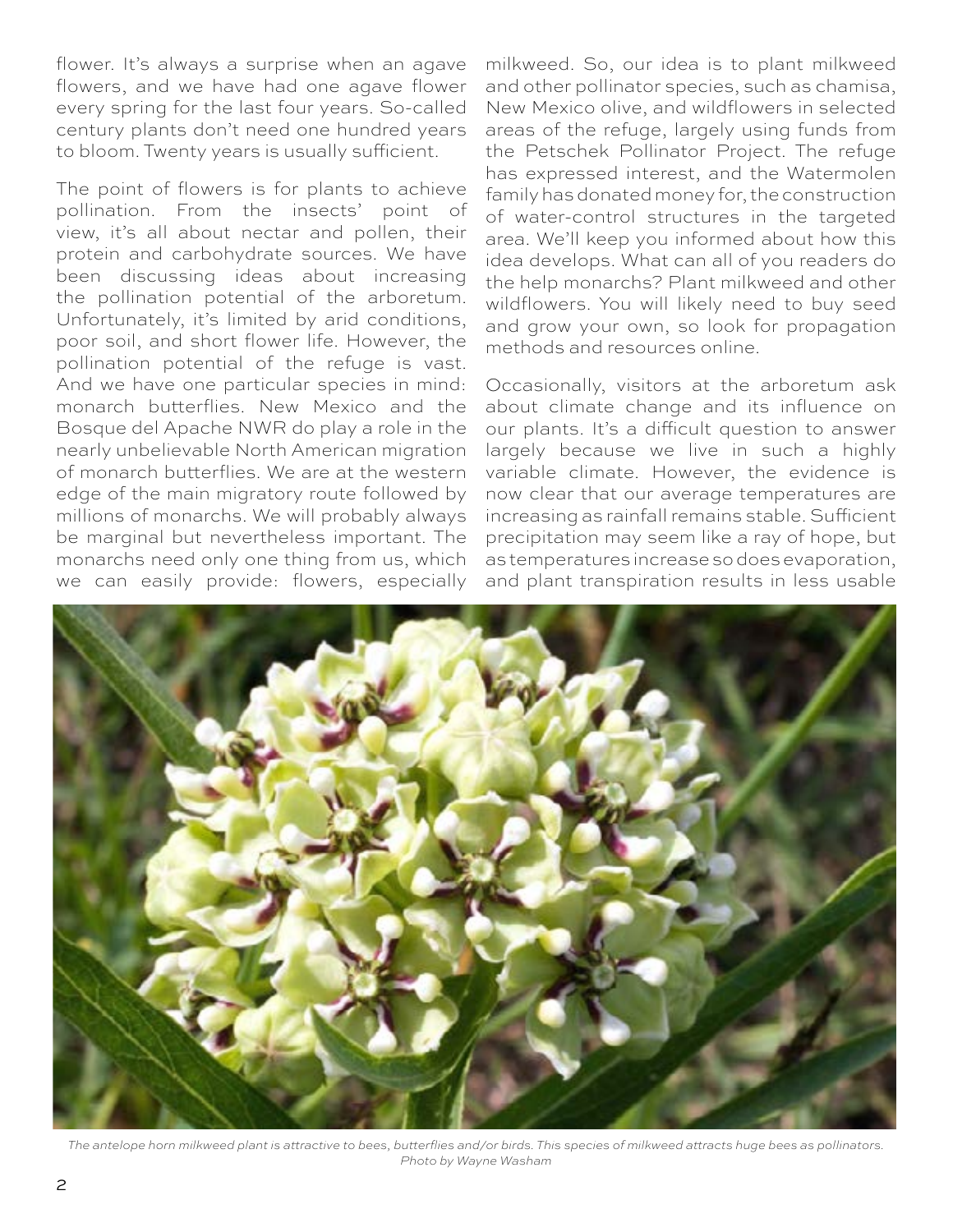

*A refuge for plants, the arboretum allows visitors the opportunity to see the incredible diversity of the Northern Chihuahuan desert. In this photo, former Friends Board President JR Seeger measures a growing Havard's agave.*

moisture overall. Additionally, in recent years, we have not received dependable winter moisture. A possible indirect effect of climate change and the resulting decades-long drought is a shortage of forage for rodents and mammals. The animals, probably packrats but also possibly javelinas, are eating the yuccas in the arboretum. One of the keys to survival in the coming decades will be adaptation. For example, cacti may become spinier for

protection from the sun, and cacti growing in the shade of a creosote bush or mesquite will survive where those in the full sun will not. Watching these changes at the Desert Arboretum will be interesting.

The Desert Arboretum will soon be in bloom, and the Arboretum Stroll is returning Saturday, April 23 from 10 AM – 12 noon. Come and enjoy the blooms and birds.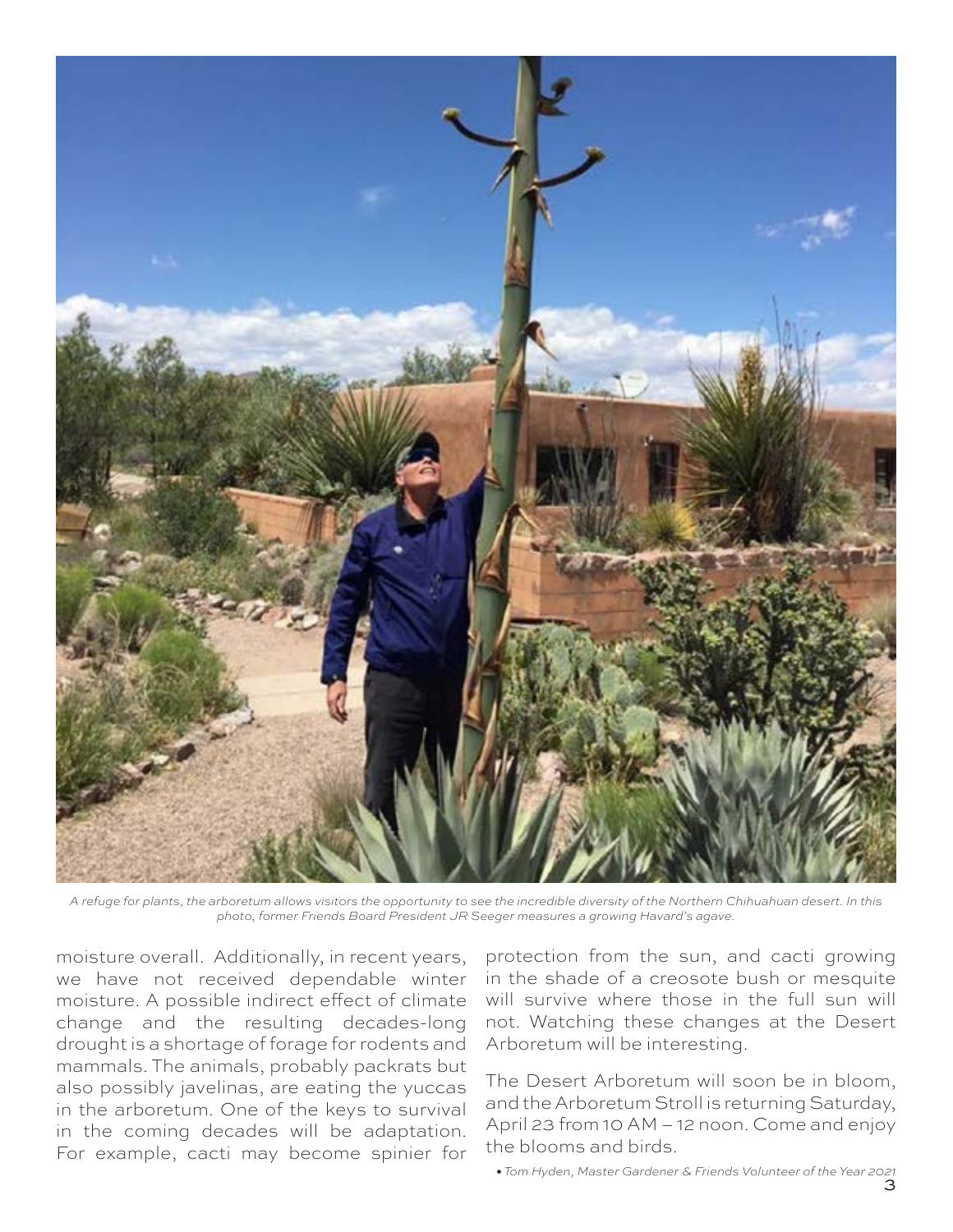### **Mankind, Monarchs, and Machines: Our Queens**



*JCB engine and pump–the refuge Queen*

Sustainability and resilience are two very important qualities for mankind, for monarchs (not only the butterflies), and for machines—and, of course, for the Friends organization. Recent developments at our refuge have brought these qualities into sharp focus; and, as the only British member ever to serve on Friends board of directors, I am in a unique position to assess how they are exemplified in two monarchs one in my home country and one on Bosque del Apache National Wildlife Refuge. Intrigued?

On December 1, 2021, our well number 15 welcomed a new ecoMAX (ECO) engine from the British company, JCB (of which, more below). The ECO attracted a great deal of attention, not only for its (undoubted) functionality but, unusually, for its beauty. So much so, that it became known by refuge staff and some donors as, "The Queen." I wondered, are there any more parallels between this new arrival and my own monarch? We'll see . . . .

Joseph Cyril Bamford (JCB) founded his company in 1945 (in his garage – where else?) in the English Midlands. He was an early proponent of the sustainability and circular economy movements (ahead of his time), reusing scrap metal from World War II to build his first piece of agricultural equipment. Behind his motto, "Jamais content" (French for "never be satisfied"), his company has grown into the industrial powerhouse it is today, employing 11,000 people world-wide with twenty-two manufacturing plants on four continents.



*Elizabeth II, Queen of the United Kingdom & 14 other Commonwealth realms*

Originally concentrating on plant equipment and machinery, JCB started making engines in 2004, the pre-cursors to our own newly acquired ECO.

Queen Elizabeth II—aka, Elizabeth Regina (ER)—came to the throne in 1952 (seven years after Bamford began his business venture) at the tender age of 25, upon the untimely death of her father, King George VI. In June this year, she celebrates her platinum (seventy years) jubilee. Queen Elizabeth is already Britain's longestserving monarch and the longest-serving female head of state anywhere. Little known fact: ER will become the longest-reigning monarch of a sovereign state if she is still reigning on 27 May 2024, passing Louis XIV of France. Based at Windsor Castle (five miles from my own UK residence), her other main "offices" are Sandringham House, Buckingham Palace, and Balmoral Castle.

Our queen on the refuge, ECO, will pump water to five hundred acres in Unit 13a (the majority of our crop acreage) and will play a critical role in the water infrastructure. ECO is tried and tested, with seventy already installed in central California. ECO has a number of unique characteristics, many of which are shared by Her Majesty. Just as ECO will sit at the heart of the refuge's farmland, ER sits firmly at the heart of the British nation. A few more similarities are highlighted below.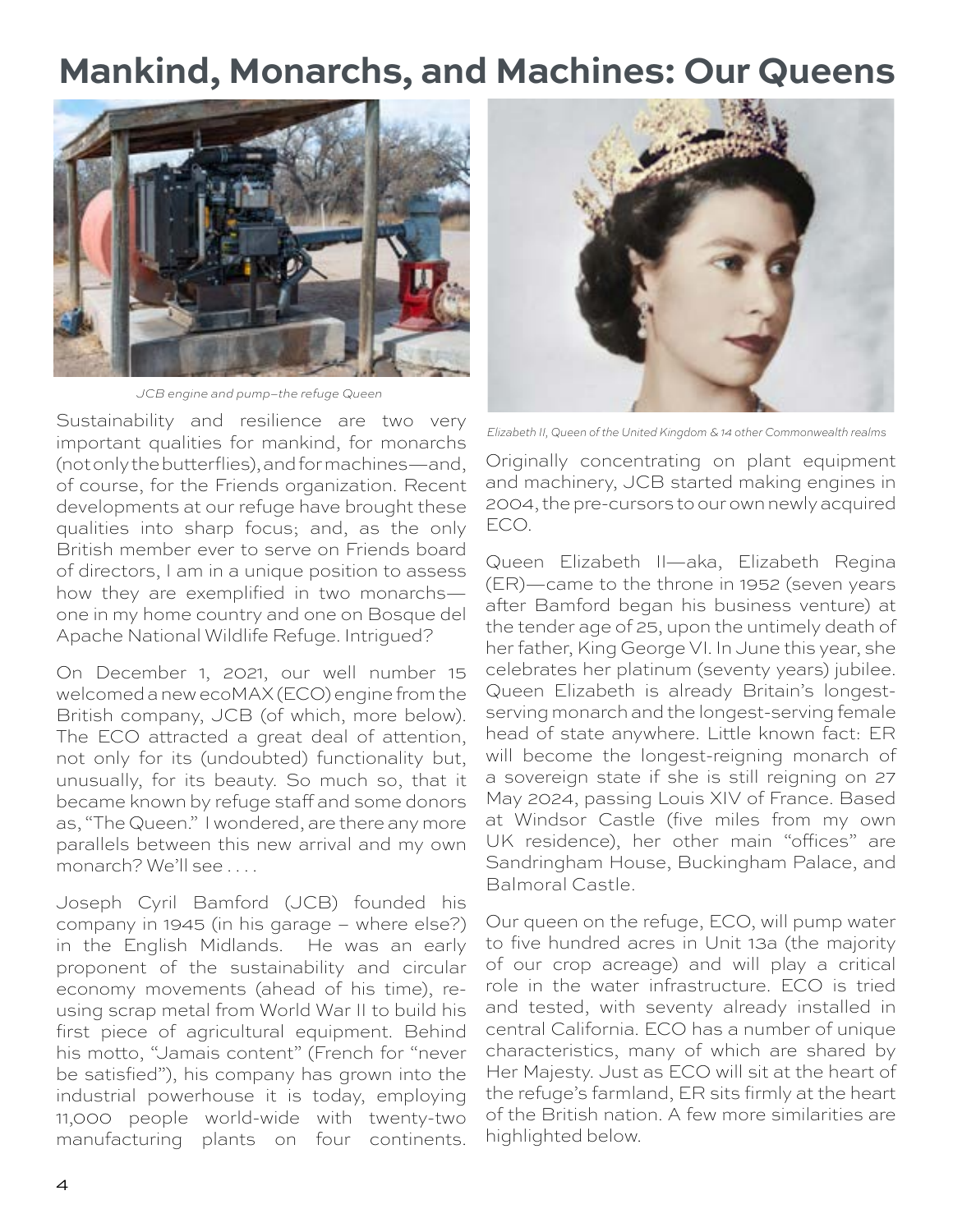EcoMax was easy to install. Likewise, Elizabeth succeeded to the throne with minimal pomp and ceremony upon her father's death (6 February 1952), although her formal coronation the following year was a more elaborate affair. Many people in the UK acquired their first televisions (black and white) to watch the proceedings. She was immediately up and running, attending her first formal engagement less than two months later, distributing "Maundy Money" to the poor and needy, a tradition dating back to the 13<sup>th</sup> Century.

EcoMax is reputedly "reliable, with minimal downtime." According to public record, ER is also extremely reliable, regularly attending her fair share of the Royal Family's 2,000 annual engagements. She performs well in all conditions—notably at her diamond jubilee, which took place in appalling (and typically English) weather.

EcoMax is powerful. Compared to the ECO's maximum 100 Horsepower, ER owns over 100 racehorses and has access to many more for





*Joseph Cyril Bamford CBE, founder of the JCB company.*

formal ceremonies. Not surprisingly, Kentucky is apparently her favorite US location to visit. Unlike our ECO, ER relies on "soft power," and much of her theoretical power, e.g., to dissolve parliament, has never been used. She is also Head of the Commonwealth, an association of some fifty-four countries, most of which are former colonies, although this is not required for membership.

EcoMax is economical to operate. While the efficiency of the ECO engine is undisputed, opinions differ as to whether the Royal Family represents good value for money spent. While the official annual cost is around \$100 million annually, some have estimated the true cost of the monarchy to be four times this amount. Whatever the real number, many (and probably the majority in the UK) subscribe to the view that ER herself is worth the investment because she is the figurehead that epitomizes the UK "brand." Opinions about the value represented by other members of the Royal Family are often less generous.

Compact: the ECO has a modest footprint, measuring approximately  $6' \times 6' \times 6'$ . At  $5'4''$ , ER is the smallest member of the Royal Family

EcoMax is "accompanied by a world-class support package"; JCB support quality has been well-respected in the engineering industry for many years. As for ER, wherever she goes, she is supported by the Royal Household, which, according to latest estimates, comprises some 1,133 employees. To be clear, they don't all travel on every trip! They are famed for their attention to detail and commitment to the Royal Family.

"Environmentally friendly": ECO is known for its low emissions. Reportedly, the Royal

*JCB engine, the Queen at work.*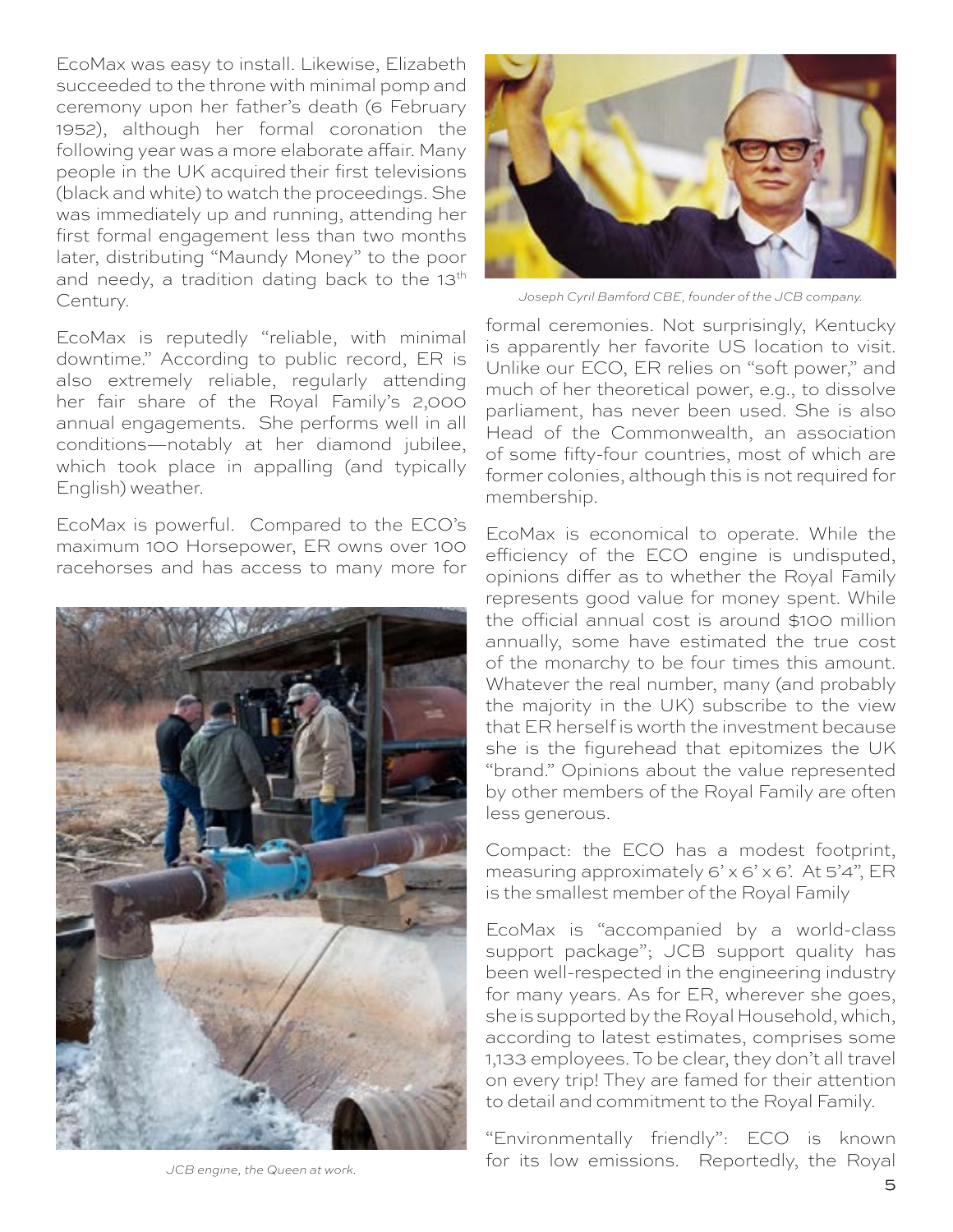

Family produces fifty times more carbon than the average UK family. Having said this, it is difficult to quantify the value of Prince Charles' contribution to the climate change debate (for example) and Prince William's sponsorship of the \$1.4 million "Earthshot Prize" *([https://](https://earthshotprize.org) [earthshotprize.org\)](https://earthshotprize.org)*, which next year comes to the US!



*Queen Elizabeth II, then and now.*

Two great Queens: we look forward to many more years of trouble-free operation for both our monarchs. Long live the Queen(s)!

• *Jonathan Manley, Friends of Bosque del Apache Vice President & Fundraising Committee chair*



# **Friends Annual Meeting: Thriving in a Challenging Year**

The Friends Annual Meeting was held on Saturday, February 19, 2022. Friends Board President Mary Ruff kicked off the meeting, explaining that despite the challenges of the past two years, Friends is thriving and has been able significantly to support the refuge. She thanked our community for their amazing support. Mary overviewed the agenda and noted that a recording of the entire meeting would be available within two weeks. You may review charts presented at the meeting on the Friends website, as well as listen to the recording, at *[friendsofbosquedelapache.org/](https://friendsofbosquedelapache.org/friends-annual-meeting/) [friends-annual-meeting/.](https://friendsofbosquedelapache.org/friends-annual-meeting/)* Mary then turned the meeting over to refuge manager Deborah (Deb) Williams for her State of the Refuge address.

### SUMMARY OF THE STATE OF THE REFUGE REPORT BY DEB WILLIAMS

Deb Williams kicked off her report by noting that her entire two-year tenure as Bosque del Apache refuge manager has been during a global health pandemic. The refuge staff and volunteers have needed to be creative in serving the public because the Visitor Center has not yet reopened; with guidance from the US Fish and Wildlife Service (USFWS) regional office, the visitor centers at the Middle Rio Grande refuges (Bosque del Apache, Sevilleta, and Valle de Oro) may be able to open later this spring/early summer. In the meantime, the refuge has been active: the refuge reopened its fee booth this past fall, roving USFWS volunteers have been on the tour loop assisting visitors, the Nature Store (open since October 2020) has been offering support with visitor information, and the new bathrooms (east of the Visitor Center) opened during our busy fall/winter 2022 season. In spite of the pandemic, the refuge had nearrecord numbers of visitors this past year. Volunteers in RVs were the face of the refuge; they had over 9,000 interactions and logged 7,000 volunteer hours, the equivalent of fortytwo months of full-time employment.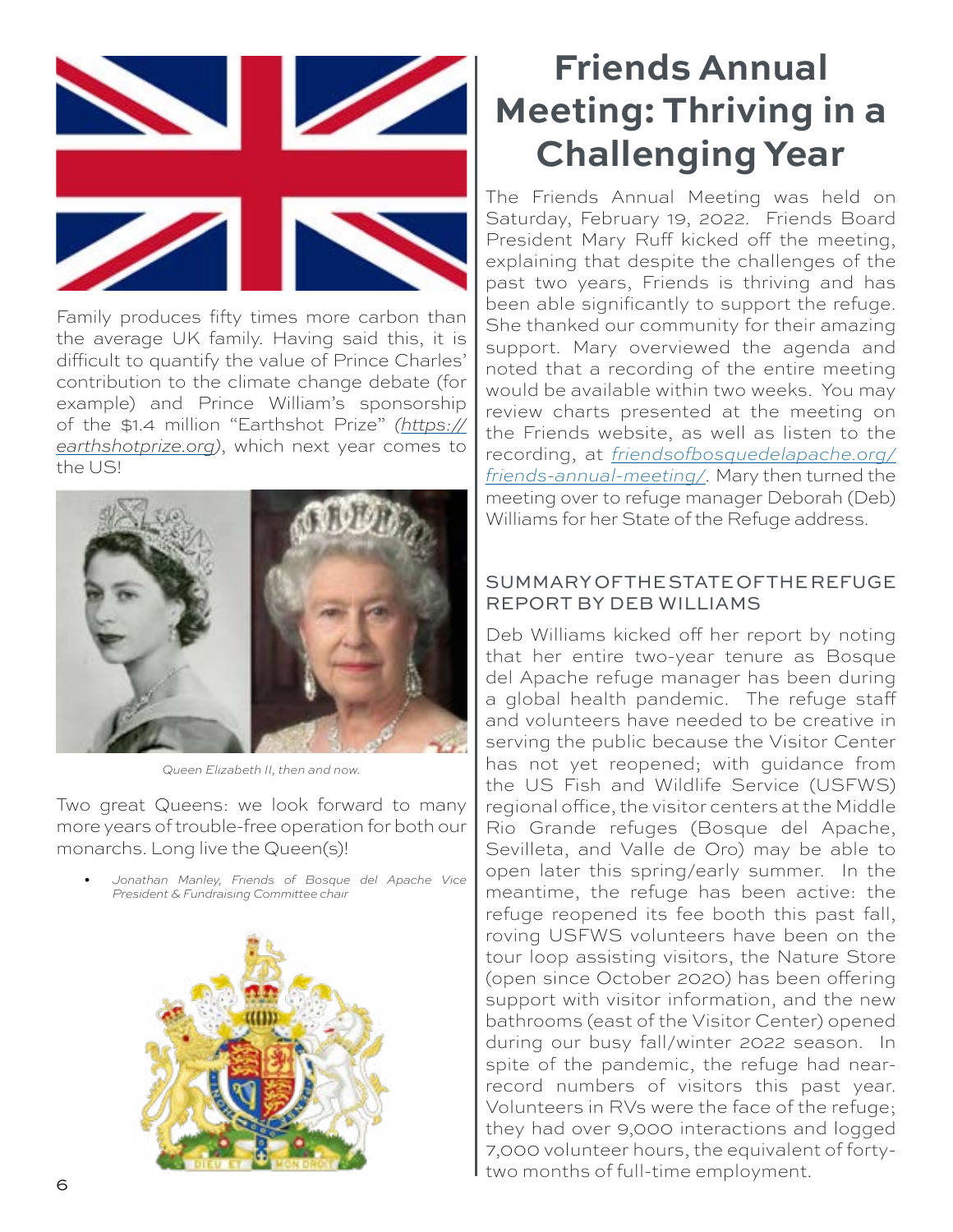

*Rehabilitating refuge wells for more effecient flow.*

In addition to the pandemic, Williams said the refuge continues to grapple with extreme drought conditions. Friends partnered with the refuge to address challenges and to be as effective and efficient as possible. This past year, five wells have been rehabilitated so far, and two capped. A new engine was purchased for one well. Two other wells were re-drilled in recent years. While this past year's farm program did not fare well, refuge moist soil units produced much native seed, and peak waterfowl numbers (~40,000) rivaled 1980s numbers. While all well work is not done, it's a relief to know we'll have water for farming and wetlands.

This year, the corn crop did not fare well for a number of reasons. For one, the refuge is not allowed to plant genetically modified (GMO) or "round-up ready" corn; so during our strong monsoon season, the Johnson grass outcompeted the corn. In the coming year, refuge staff will plant one hundred twenty-five acres of corn, one hundred acres of triticale, and fifty acres of nitrogen-fixing alfalfa. We will continue to partner with Bernardo in growing

food for the wintering flock.

Williams also noted that much of refuge staff has turned over in her tenure due to retirements, promotions, or transfers. Some staff changes have already been highlighted in Fall 2021 and Winter 2022 Bosque Watch editions; Friends will soon produce a special edition because we've had so many retirements, moves, and new hires on the refuge. To help with staff shortages, Friends paid for more summer interns than ever—seven in Summer 2021 and will pay for five in 2022. Bosque del Apache will also receive funding from Headquarters for three college interns for special projects and an eighteen-month student fellow who will focus on climate change and work with a team of US Geological Survey scientists to examine the water and groundwater budget on the refuge.

Williams was pleased to report that the refuge



*New farm leader Tommy Rosales with new ripper.*

is making progress on habitat improvements. For example, we are providing better habitat for the endangered New Mexico Meadow Jumping Mouse, and we have removed more invasive salt cedar. This summer, refuge staff will begin a project to revitalize Unit 3, the much-loved "wetland roost" on the west side of Highway 1. This project will include water infrastructure improvements and terrain recontouring to achieve optimal depths for crane roosting. This unit will be filled with irrigation tailwaters, not groundwater.

Williams closed by sharing her excitement about the plans for a hybrid model for our fall festivals (discussed later in the State of the Friends Report and slides). Williams did not have slides,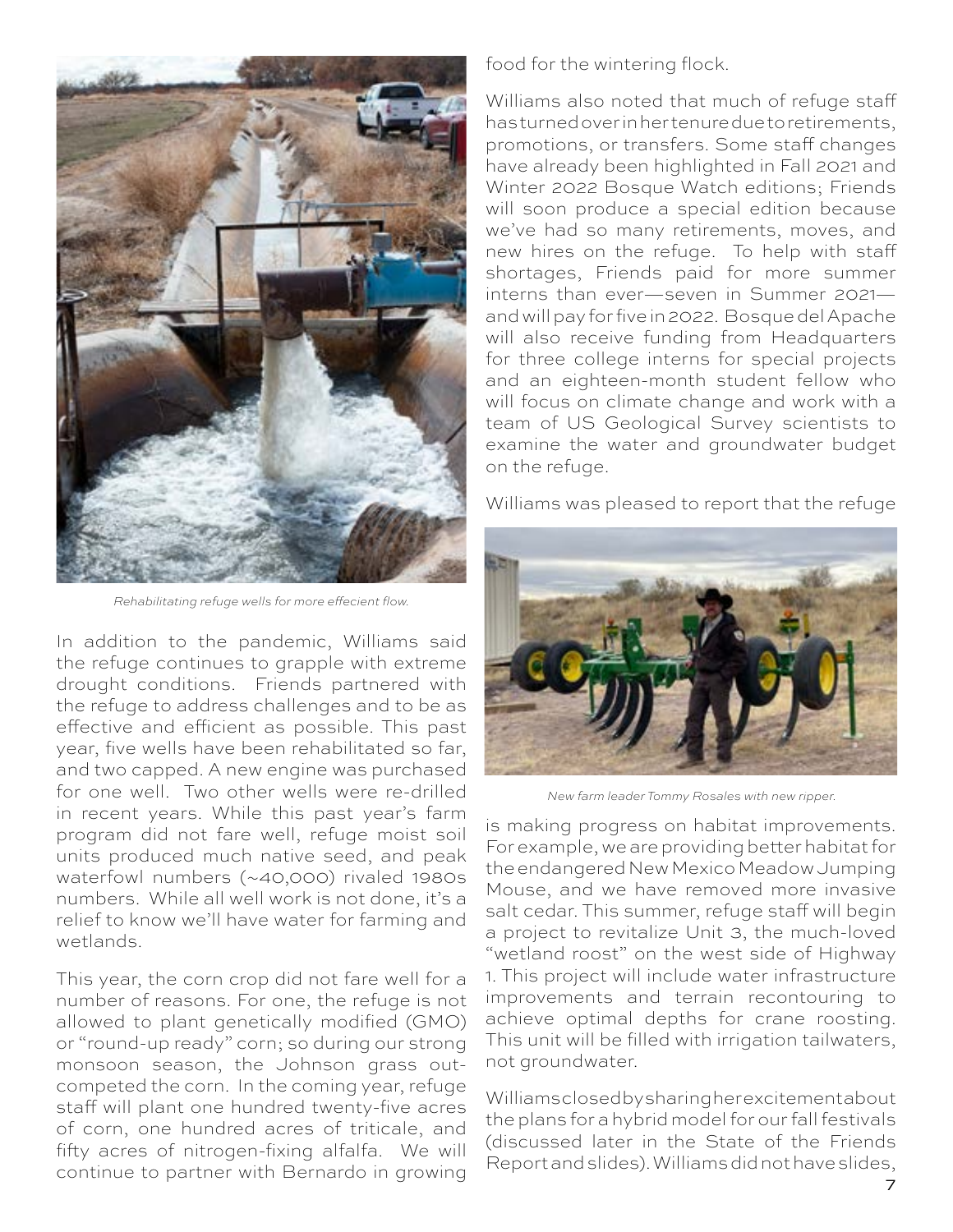but her remarks are in the meeting recording *– [https://friendsofbosquedelapache.org/](https://friendsofbosquedelapache.org/friends-annual-meeting/) [friends-annual-meeting/](https://friendsofbosquedelapache.org/friends-annual-meeting/)*

### SUMMARY OF THE FRIENDS FINANCIAL REPORT BY JON D'ALESSIO

Jon d'Alessio, Friends Board Treasurer, emphasized that the Friends have done very well despite the challenges. (He shared slides during his presentation that are on the Friends website, and his talk is recorded.) The biggest challenge was that 70% of our revenue used to be visitor driven (Nature Store, Festival of the Cranes), but those revenue streams were curtailed during the past two pandemic years. In light of this, our financial profile has drastically changed, such that more than half of our revenue was from fundraising this fiscal year. He made the point that YOUR donations make a big difference. Despite the challenges of the past two years, Friends was still able to do a lot for the refuge (fund interns, wells, farm equipment, and more) and was able to retain all staff. We expect to generate a surplus next year and are well positioned to address whatever challenges come our way.

### SUMMARY OF THE STATE OF THE FRIENDS REPORT BY MARY RUFF & FRIENDS STAFF

Despite many challenges, Mary Ruff, Friends Board President, said that Friends had a banner year and is thriving. Thanks to our generous community, Friends brought in grants of \$480,000 from two private foundations to address well repair; and thus far, five wells have been repaired, two capped, and an engine replaced. Mauldin Drilling must complete a bit more work to use up the entire \$480,000 raised. In addition, Friends has received \$64,000 in restricted funds, which have been or will be spent on summer interns, pollinator projects, farm equipment, and improvements on the Observation Blind Trail. While it's been wonderful to acquire so much in restricted funds this year, it's also been a banner year for receiving unrestricted funds. Unrestricted funds are important because they build the platform for sustaining the

Friends organization and enabling it to best support the refuge. Unrestricted funds allow for flexibility and adaptability as refuge needs change or arise. This fiscal year, unrestricted funds paid for endangered species project needs, some of our summer interns, and critical farm equipment. These funds also paid staff salaries so that Friends could write grant proposals, plan and run events, and reach out to donors; they also covered our required audit and insurance costs, office supplies, and advocacy efforts. Further, in Friends growth, we've needed to hire expert help in marketing, messaging, branding, social media and security, and unrestricted funds have allowed us to do all this. Looking forward, Friends fundraising priorities will be securing water and food for wildlife needs, building community, providing education, and increasing outreach.

Trisha Sanchez, Friends Donor Care Manager, reported that Friends currently has a 66% donor retention rate and has community members in three countries, forty-six US states, and the District of Columbia. We have thirty-one business sponsors, our highest number ever. Our monthly donor program, Oasis, is growing; currently we have onehundred-seventy-four members making an average gift of \$20.47 per month. Oasis members receive exclusive monthly news and access to quarterly calls with key staff. Funds from this program will continue to be a significant source of unrestricted funds.

Friends Nature Store has had \$240,000 in sales so far this fiscal year, which is amazingly close to our sales in pre-pandemic years! The store has served as one of the main points of contact at the refuge since October 2020 because the Visitor Center has been closed since March 2020.

Friends Festival Manager Julie-Anna Blomquist shared the exciting news that Friends is bringing the in-person Festival of the Cranes back this winter! This year will be a combination of a virtual Crane Fiesta and a live, in-person Festival of the Cranes. Crane Fiesta on November 18 and 19 will whet appetites for the live festival and serve those who cannot come in person. Festival of the Cranes will be December 1-3 and will be a collaborative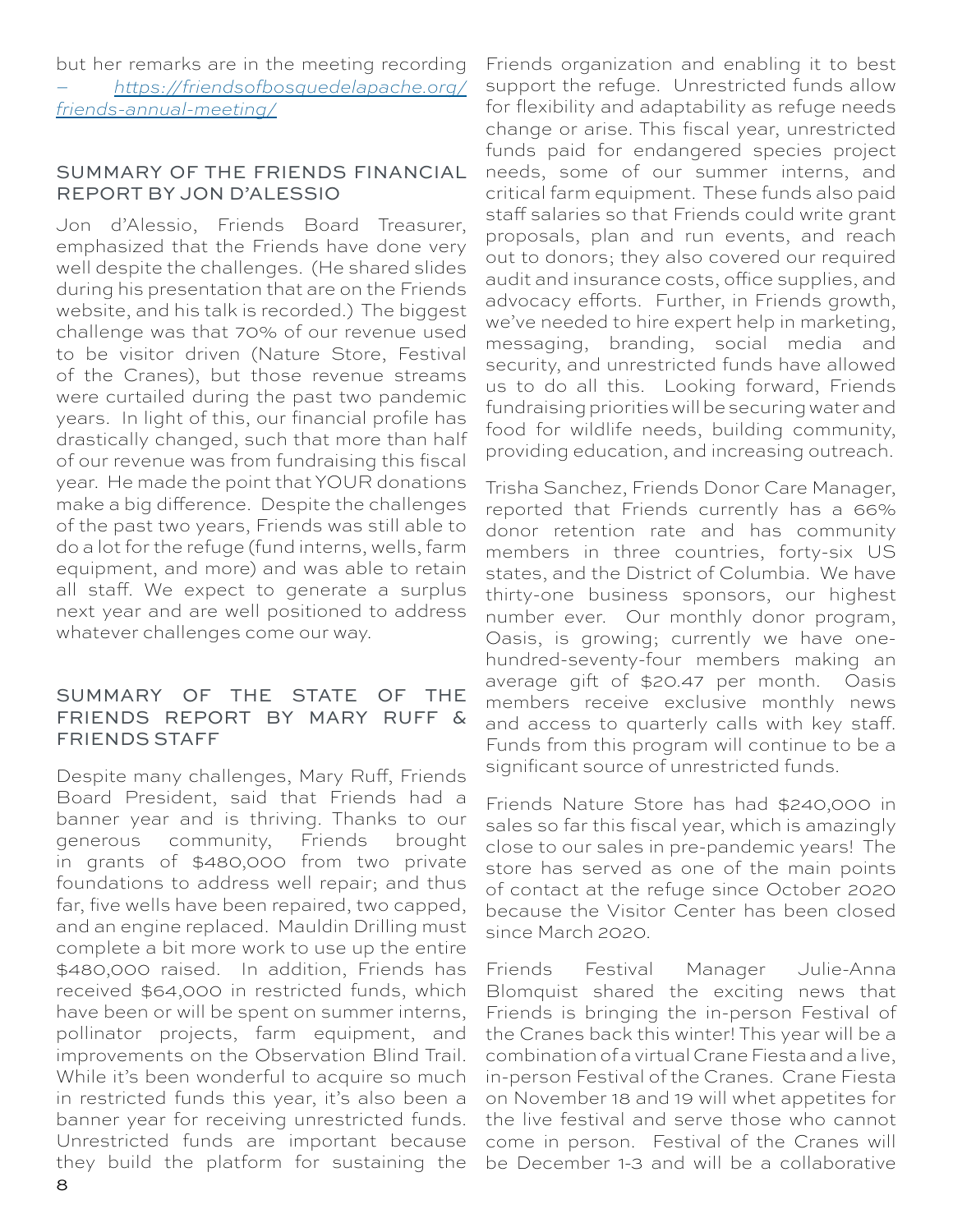event among the refuge, Friends, the City of Socorro, and New Mexico Tech (NMT), our local university. We aim to make this event Covid-safe by holding many workshops out in the field on the refuge and a few on the NMT campus. We'll likely run more than fifty events, and the variety will include birding, photography, kids' events, and community events. Blomquist is currently reaching out to stakeholders and planning the festival. Watch the website and future editions of Bosque Watch for exciting news as the plans unfold!

### BOARD ELECTIONS

Mary Ruff, Friends Board President, presented the slate for 2022 elections and shared some details about each candidate. She noted that all current board members would stay in place if this slate were accepted, but there would be movement in positions. The following candidates were up for election: Jonathan Manley for Vice President; Pat Funes for Secretary; and Lane Leckman, Jim Lommen, and Lesley Urquhart for board members at large. After Mary's presentation, Rex Myers moved that we accept the slate, and Jon d'Alessio seconded the motion. With no questions or comments, the vote was taken, and the slate was unanimously accepted.

#### MARTHA HATCH AWARD PRESENTED TO TOM HYDEN

Mary Ruff presented the Martha Hatch Volunteer of the Year Award to Tom Hyden. Tom has been a volunteer for the Friends and the refuge for over a decade, mainly focusing his efforts on the Desert Arboretum. Tom has strategized changes to the garden, led volunteers and staff in hands-on projects, and run educational sessions in the spring during Desert Arboretum Stroll and in the fall during Festival of the Cranes. He has also been the narrator and lead in educational videos we've produced about native plants and pollinators. Further, he and Deb Caldwell, Friends Executive Director, made a presentation to the Petschek family that resulted in the family's generous funding of the Petschek Pollinator Program. This program helps Friends sustain



*Volunteer Tom Hyden*

the birds and plants not only at the Desert Arboretum, but also (soon) at the Observation Blind area on the refuge's North Loop.

### CLOSURE OF THE BUSINESS PORTION OF THE ANNUAL MEETING

Mary Ruff, Friends Board President, called the business portion of the meeting to a close and introduced keynote speaker, Dr. Fred Phillips, for the final portion of the Annual Meeting. Dr. Phillips is a key member of a team of climate and water resources scientists convened by New Mexico Governor Michelle Lujan-Grisham and the Bureau of Geology & Mineral Resources to research the issues and deliver a report on "Impacts of Climate Change on New Mexico Water Resources over the Next Fifty Years."

### KEYNOTE PRESENTATION BY FRED PHILLIPS, PHD



Dr. Fred Phillips' keynote presentation had a significant impact on all who watched the Annual Meeting live on Zoom. [Here's](https://friendsofbosquedelapache.org/2022/02/27/taking-action-after-dr-fred-phillips-talk/?emci=c33b5e52-1c98-ec11-a507-281878b83d8a&emdi=ea000000-0000-0000-0000-000000000001&ceid=)  [the link t](https://friendsofbosquedelapache.org/2022/02/27/taking-action-after-dr-fred-phillips-talk/?emci=c33b5e52-1c98-ec11-a507-281878b83d8a&emdi=ea000000-0000-0000-0000-000000000001&ceid=)o watch Dr. Phillips' powerful and sobering presentation on climate change. He increased our sense of urgency, which is spurring us to more action. We *Dr. Fred Phillips*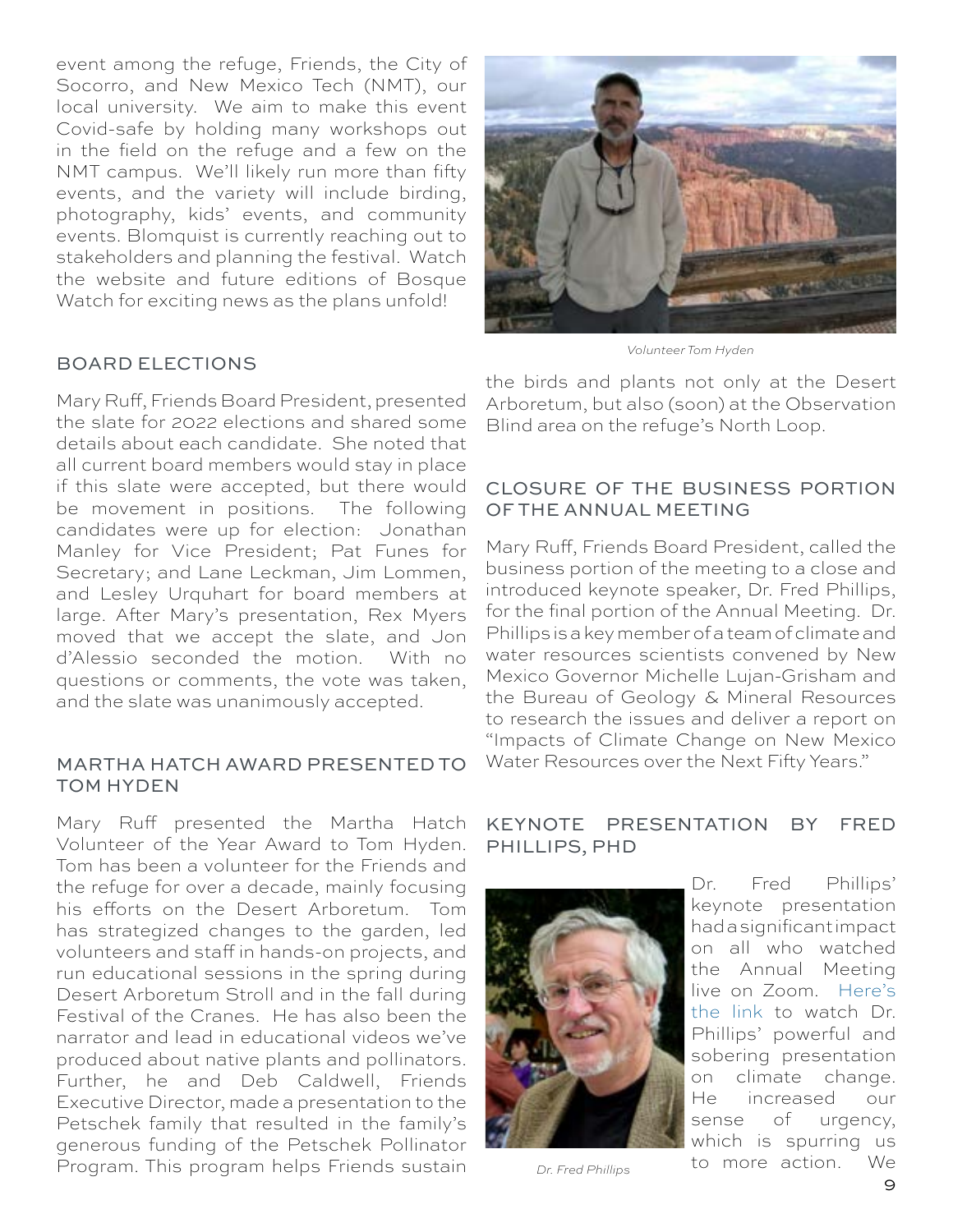were so fortunate to have Dr. Phillips: he is a recognized leader on water issues and other effects of climate change on the Middle Rio Grande Valley, including Bosque del Apache NWR. His keynote made it clear to us that climate change has negatively impacted our water resources and we must act now with a sense of urgency and hope to sustain Bosque del Apache and environs.

Dr. Phillips asserted that predicting how climate change will impact temperatures is easier than predicting what amount of precipitation we can expect. Starting around 1975, the temperature has no longer been stable. Temperatures have been climbing steadily for the past fifty years, with temperatures rising .6 degrees centigrade per decade since 1980. All places in New Mexico have been and will continue heating up. Warming will not be uniform; we'll have warmer temperatures in northwestern New Mexico first and in the boot heel of New Mexico last. The estimate is that by the end of this century, the average temperatures will be five degrees fahrenheit warmer than temperatures in the twentieth century before 1980, which will be warmer than it has been in the last ten million years. Our current drought, lasting decades, is the longest drought in twelve hundred years.

10 With rising temperatures, New Mexico is also becoming more arid. This aridity index is what is most critical and profound to water availability. Low elevations and desert regions already have a high aridity index; the lowest aridity has been in the mountains where we depend upon snowpack. In fifty years, New Mexico's high mountains will become much more arid. Spring will become much drier. As the temperature goes up and increases in a sustained way, as it is now doing, the amount of precipitation will make less and less difference. As the temperature rises, it causes increased evapotranspiration from trees and plants. It also pulls moisture from the soil. As this happens, plants become increasingly desiccated and less resistant to pests, such as the bark beetle. Certain families of trees and shrubs will no longer grow in most of our mountains and will be replaced by others that used to grow at lower elevations. For example, ponderosa pines will be replaced by pinons. With increased aridity, the risk of serious forest fires increases, such as those in the 2000s near Los Alamos and in the Gila Wilderness. These fires left erosion and permanent damage to the watershed of the Rio Grande and the Gila rivers.

With all this happening, scientists predict that the increased use of groundwater will continue and that our aquifers will correspondingly be increasingly depleted because less groundwater will be recharging. With less water in the river and more groundwater mining, there will only be less water and more competition for what water there is. Water demand for agriculture and landscaping will increase thirty to fifty percent; this will potentially mean that there is less and less water for public lands and wildlife. Water for ecosystems will become scarce in fifty years. In the Middle Rio Grande Valley (including Bosque del Apache NWR), there will likely be twenty-five percent lower flow in the Rio Grande in the next fifty years.

During the question and answer portion of Dr. Phillip's talk, he made some important points on steps we need to take now. He recommended that we do the following: advocate for radical restructuring of water rights in New Mexico; plan for resiliency and do with less over the next twenty years (to affect the next hundred years); get involved in the InterState Stream Commission (ISSC) process; advocate for NWRs and wildlife; and get involved legislatively—ensure that environmental uses of the declining water are protected.

The week after our Annual Meeting, Friends sent a note to our community, sharing steps that Friends is taking to address some climate change effects, as well as actions everyone can take now.

### FRIENDS OF BOSQUE DEL APACHE IS ALREADY TAKING THESE STEPS:

1. Our Advocacy Committee continues to reach out to partner organizations (i.e., Wild Earth Guardians, Save Our Bosque Task Force, other NWRs in our region, etc.) and legislators to share our concerns and to collaborate on potential actions. The Friends Advocacy Committee has also reached out and joined the current Basin Study.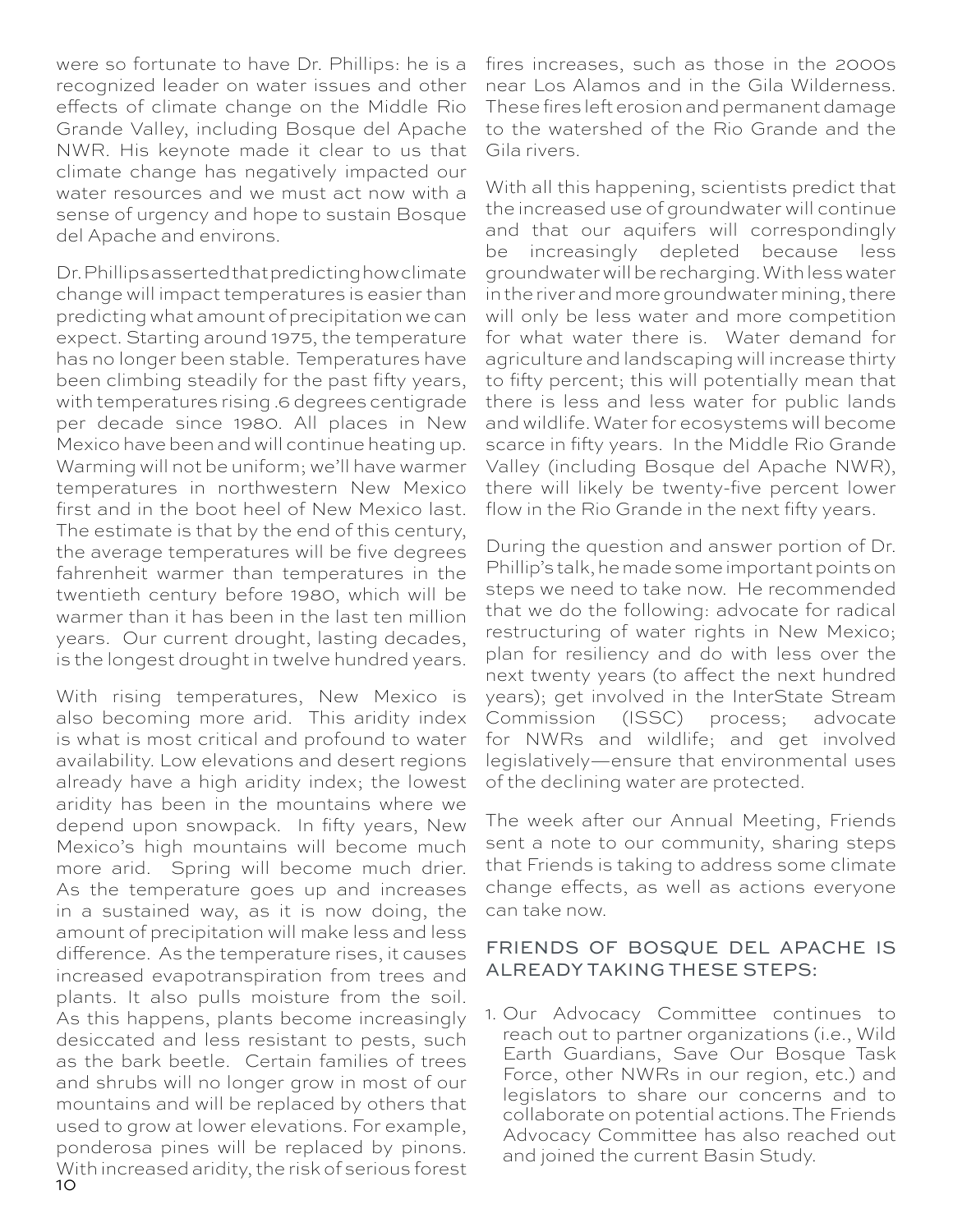- 2.Over the years, Friends has invested in green energy on the refuge, including installing solar panels, water catchment systems, LED lights, and more. With funds from the Petschek Pollinator Program, we have planted native trees, shrubs, and flowers to provide shade, food, and habitat for birds and pollinators. While this has been primarily in the Desert Arboretum, we plan to install more native plants in the Observation Blind Trail area to support pollinators, particularly monarch butterflies.
- 3.Through Well of Hope funds and grants, Friends has invested in water infrastructure on the refuge and installed or repaired many wells. While repairing wells is not the long-term solution, it will make our use of groundwater and energy more efficient and effective right now.

### TEN WAYS THAT YOU CAN PERSONALLY TAKE ACTION NOW:

- 1. Join The OASIS, our *[Sustaining](https://friendsofbosquedelapache.org/oasis/?emci=c33b5e52-1c98-ec11-a507-281878b83d8a&emdi=ea000000-0000-0000-0000-000000000001&ceid=)  [Community of Hope](https://friendsofbosquedelapache.org/oasis/?emci=c33b5e52-1c98-ec11-a507-281878b83d8a&emdi=ea000000-0000-0000-0000-000000000001&ceid=)*
- 2. Learn: Watch two videos one on Dr. Phillips' keynote and one on Bosque del Apache Water Management - at this link*: [https://friendsofbosquedelapache.](https://friendsofbosquedelapache.org/2022/02/27/taking-action-after-dr-fred-phillips-talk/) [org/2022/02/27/taking-action-after-dr](https://friendsofbosquedelapache.org/2022/02/27/taking-action-after-dr-fred-phillips-talk/)[fred-phillips-talk/](https://friendsofbosquedelapache.org/2022/02/27/taking-action-after-dr-fred-phillips-talk/)*

3. Read *Reining in the Rio Grande,* primary

- 4. Join and become active with organizations concerned with climate change in New Mexico, and advocate within these organizations on behalf of the Rio Grande and the refuge
- 5. Share with Friends of BdA what other climate-concerned organizations are doing
- 6. Contact our Governor, Michelle Lujan Grisham, and let her know your concerns
- 7. Make Calls and write letters to elected representatives, encouraging their support of climate change legislation.
- 8. Talk with friends/neighbors about your personal concerns regarding climate change
- 9. Write Articles on your own websites about climate change and SHARE them with us!
- 10. Share all relevant posts on social media platforms

### LASTLY

We live in a time when the actions we take really matter. Waiting is not an option. We must work TOGETHER to assure the worstcase scenarios don't become a reality particularly for our beloved Oasis, Bosque del Apache National Wildlife Refuge. Please join the conversation and become a part of our Community of Active Hope. Share ideas about what you are doing, what you are reading, or what you know that others are doing.



*Overnight travelers in spring (and fall), like these American pelicans, rely on the wetlands at Bosque del Apache. Photo taken in March 2022 by Don Boyd.* 

11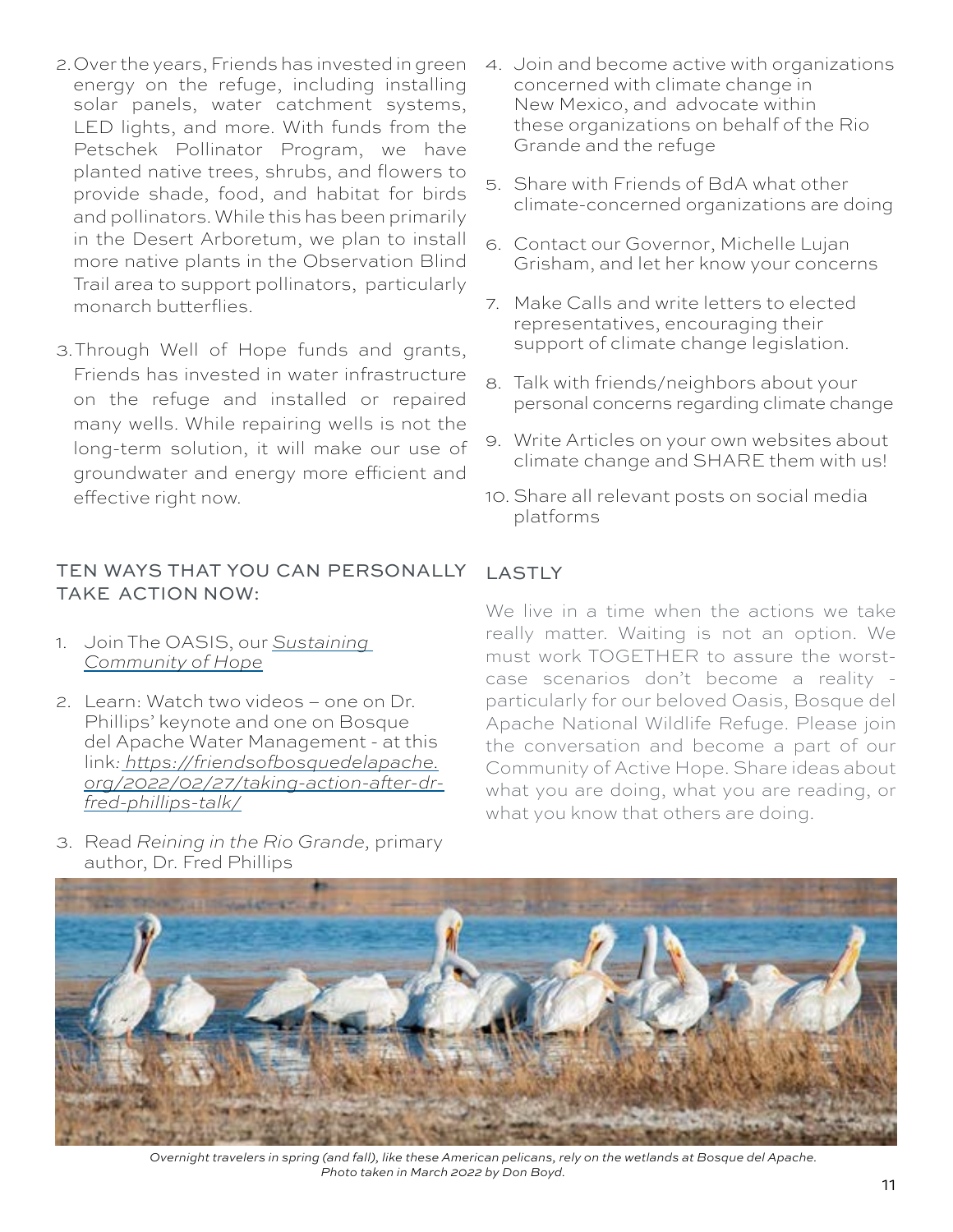

### **Refilling My Prescription at Bosque del Apache**

Feeling emotionally exhausted, I knew I needed to refill my prescription of BdA—Bosque del Apache. The pharmacist said to take one a day and I'd feel better immediately. He also said, "Be very careful if you take more than one: you may become extremely happy." He was right on both counts.

It's been over two years since I last visited Bosque del Apache National Wildlife Refuge. The diversity of wildlife, and humans, at this wonderful refuge allows for many possible surprises. The Bosque is like a box of chocolates: "Ya never know what you're gonna get."

I was hoping to catch a few more of Bosque del Apache's secrets on this adventure. I was not disappointed. As usual, the sunrises were to die for. The sound of the geese and

cranes combined with the vibrant colors of the southwest make for an inspirational experience. You've got to see it for yourself.

The people who visit "The Bosque" come from many different parts of the world. I've met people from Argentina, Mexico, Germany, and the UK, and probably some other countries that I can't remember. On this trip, I met a wonderful retired veterinarian from New York. We would greet each other with, "Good morning, New York" and "Hi Tex." Even though we'd probably never see each other again, an instant friendship was born. These are the special people moments. He followed me around thinking that I knew all the special spots to see wildlife. I don't. I told him that if you want to find the geese and cranes, turn off your car engine; get out; and just listen.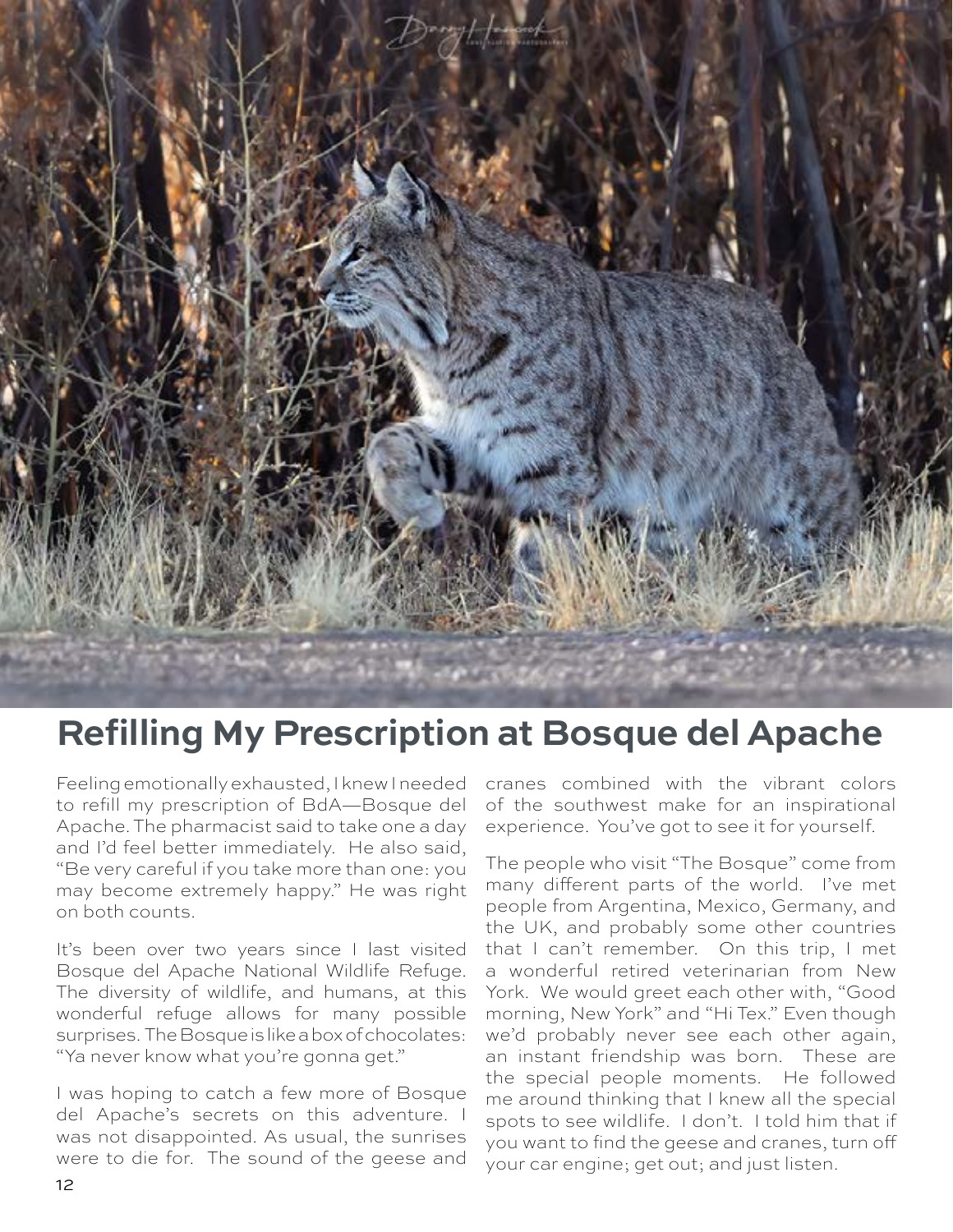Late in the afternoon on my fourth day, I spotted something in the distance. Thinking it might be a wonderful coyote, I readied my camera, hung it out the window, and waited. It was walking right toward me on a trail slightly off to the side. I grabbed my binoculars for confirmation. Mon Dieu! It was a bobcat. I guess I ripped off a few hundred shots before it disappeared into the bush. The Bosque had just exposed another of her secrets.

What is The Bosque's greatest secret? It's the experience, a feeling that is difficult to describe. Maybe it's pure freedom. My advice: get up early and be out there at sunrise. Stay for several days until that good feeling begins to grow. Drive slowly; get out of your car; listen; breathe; take a hike; and then stay late to see the sunset. Oh, and by the way, have a good pair of binoculars. See ya out there.

*• Danny Hancock, award-winning photographer, lover of Bosque del Apache, and Oasis member Photo by Danny Hancock*



### **Upcoming Special Issue of Bosque Watch to Highlight Staff Comings and Goings**

The last two years have brought many challenges and changes on the refuge, as you know from our reporting. Though we've recently introduced you to some new staff members and bid adieu to others, there have been too many staff changes to include them all in our Bosque Watch issues. In the interest of catching you up to our current state as much as possible, we've decided to issue a special edition in the next couple of months, featuring these staff changes. Watch our website–more to come!



# **SAVE THE DATES**

April 23 Desert Arboretum Stroll from 10 AM – 12 Noon November 18-19 Crane Fiesta (virtual) December 1-3 Festival of the Cranes (in-person)

> *Educational videos and webinars released throughout the year watch our website for offerings: [www.friendsofbosquedelapache.org](http://www.friendsofbosquedelapache.org)*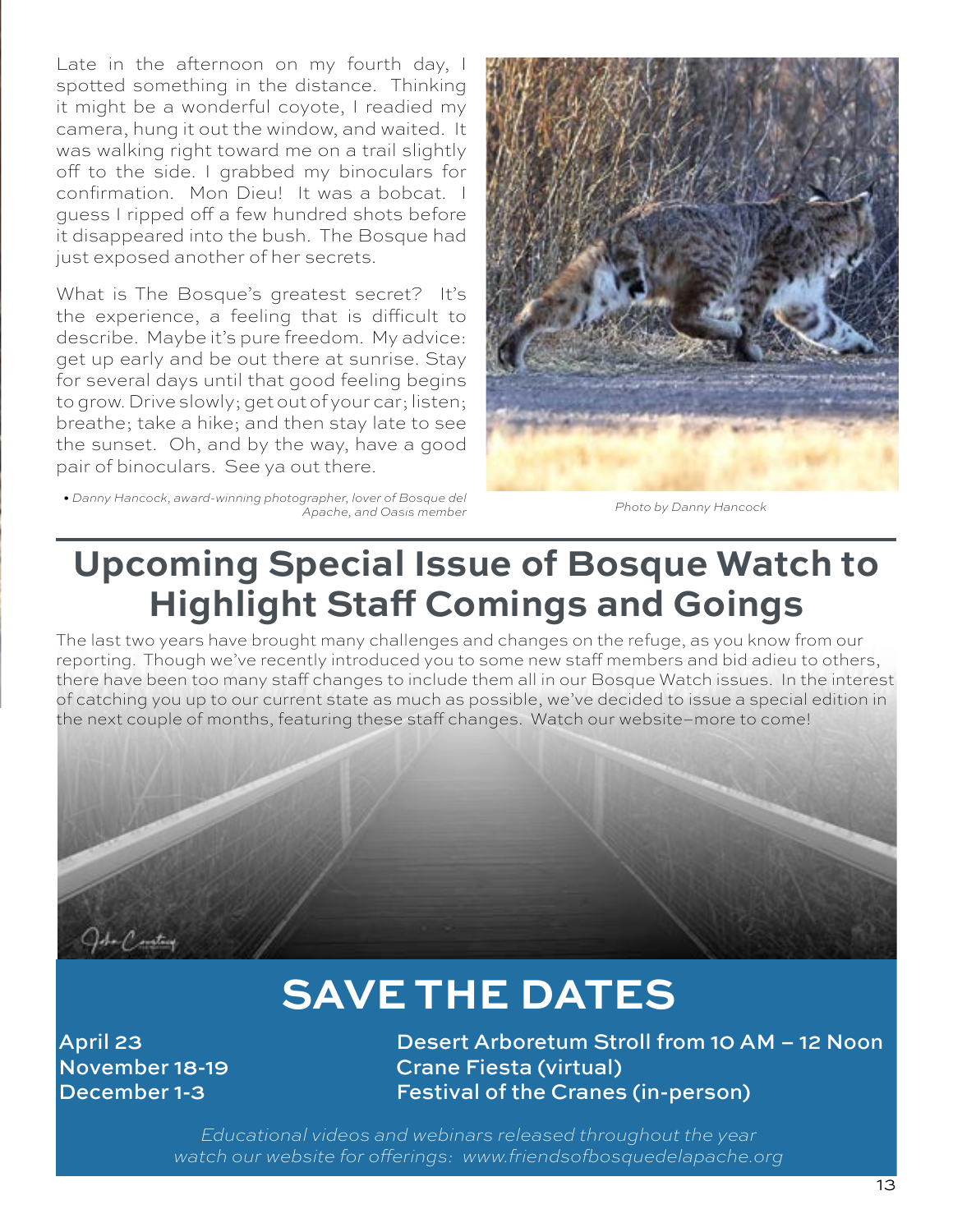# **Oasis on the Rio Grande: Rare Birds at Bosque del Apache**

Bosque del Apache National Wildlife Refuge is an oasis on the Rio Grande. For millennia, the Rio Grande's seasonal flood filled riverside meadows with water and nutrients. But both the drought and water use by cities, crops, and golf courses have reduced the river to a trickle and eliminated the nourishing floods. Now, to preserve this oasis, the refuge staff pumps well water to simulate the floods, moving water through acequias to certain fields to protect just enough habitat to sustain the migratory birds along the Rio Grande.



*Sandhill Cranes welcome the dawn at the Flight Deck. Photo by Jonathan Dowell.*

14 This oasis is good news for birds and birders. Founded in 1939, Bosque del Apache records boast 407 species sightings; eBird has recorded 393 species sightings. Hundreds of thousands of sandhill cranes and snow geese overwinter at Bosque del Apache every year,

and their dawn liftoffs and sunset fly-ins are spectacular. Because only small areas of the refuge can be flooded, birds of all species tend to congregate, making them somewhat easier to find. Winter is not the only spectacular time at Bosque del Apache, however; here are some of the rare and special species seen at the refuge at different times this past year.

### SOUTHWEST WILLOW FLYCATCHER



*Southwest Willow Flycatcher visits Dabbler Deck in Spring. Photo by Jonathan Dowell.*

One of the endangered subspecies protected at the refuge, southwest willow flycatchers nest regularly in the refuge's marsh habitats. Summer 2021 biology interns Abby Bourne, Kristen Hutz, Karly Tellier, Emma Watson, and John Anglin surveyed these flycatchers last summer, documenting at least seven breeding pairs.

Bourne and Watson worked together surveying the flycatchers in the thick willows near the refuge's Rio Viejo Trail. Starting in May, they headed out at sunrise to listen for the males' distinctive call. When the migrants first arrive, the territorial males are active and readily observed. After a few weeks, the numbers decrease as transient birds move on while breeding pairs stay and build nests. Although the interns' diligence found several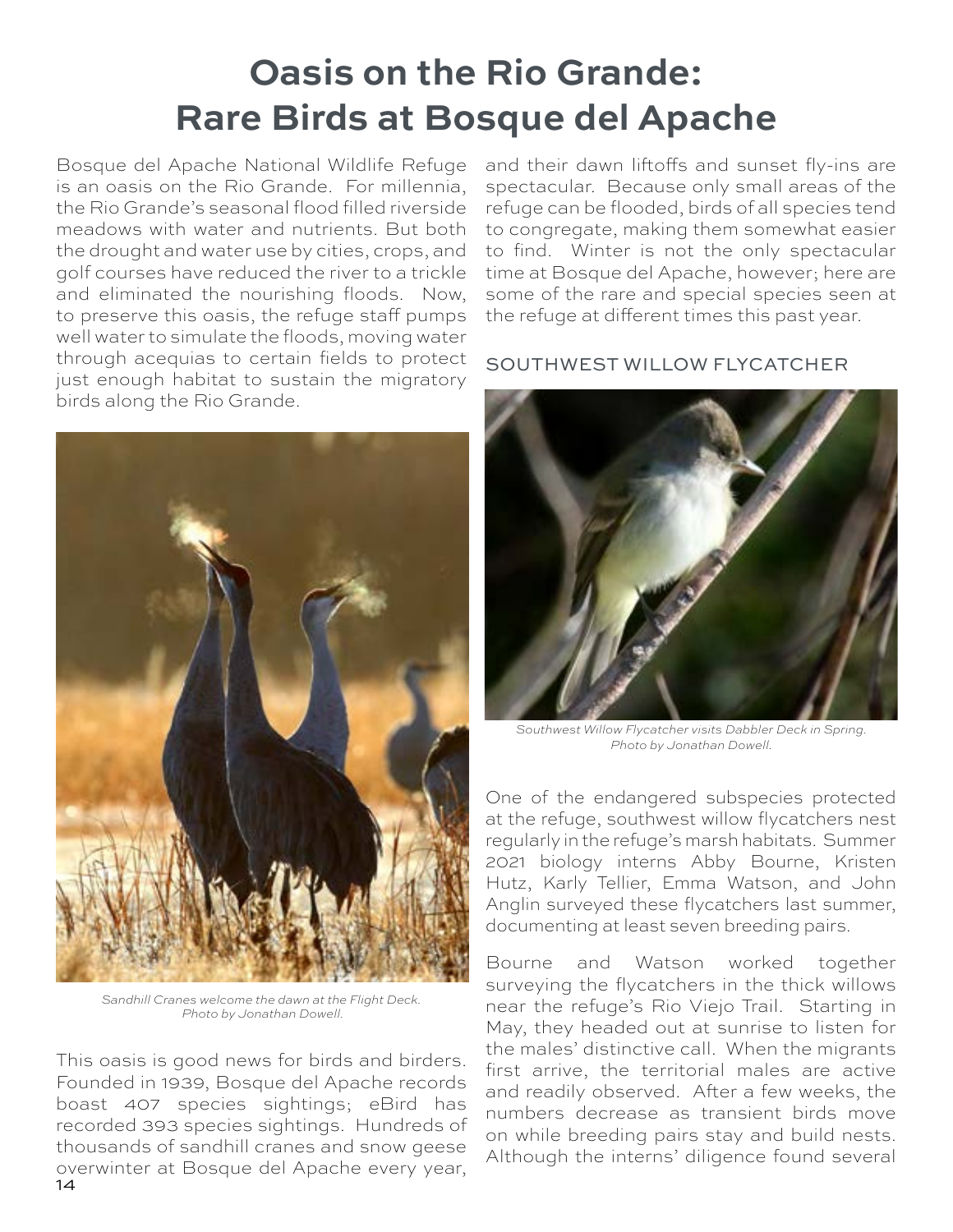nests, many of 2021's nests were unsuccessful. The southwest willow flycatchers' nests are vulnerable to predators, storm damage, and disruption by brown-headed cowbirds. Last summer, under the direction of Jeff Sanchez, the refuge's supervisory biologist, the interns conducted a Flycatcher Disturbance Threshold Study to better define activities that negatively impact the nesting efforts of this subspecies. These interns' experiences are being compiled into guidelines of best practices for other nest surveys by the US Fish and Wildlife Service.

Clearly, habitat loss is a primary reason that the southwest willow flycatcher is endangered. As the drought continues, the Bosque del Apache as a stopgap refuge will be increasingly important.

### WHITE-TAILED KITE & OTHER RAPTORS



*White-Tailed Kite enjoyed a meal at this snag on the North Loop. Photo by Jonathan Dowell.*

Although eBird reports sightings of a whitetailed kite at the refuge roughly only every five years, one appeared in June 2021 and was still there in November. Before the acequias were opened, the kite was seen regularly perched in a snag on the refuge's North Loop. When the seasonal fields around this snag were flooded, the kite moved to drier regions of the refuge.

Many raptors frequent the refuge, including bald and golden eagles; Cooper's, sharpshinned, and red-tailed hawks; northern harriers; kestrels; and merlins. The Refuge's vast expanses of active floodplain, riparian forest, seasonal wetlands, croplands, and Chihuahuan Desert sustain a variety of prey for these raptors. But continuing drought and

competition among raptors concentrated on the refuge will present a challenge of sustainability.

### LEAST BITTERN



 *Reclusive Least Bittern makes a rare appearance at the Boardwalk* 

Cattails at the refuge's Boardwalk, a yearround wetland, conceal a wealth of secrets. High on the list are the least bitterns. Like many birders, I had read reports of least bitterns at the Boardwalk on eBird, but despite dozens of visits over thirty years had never managed to connect with those recluses.

So, I was thrilled this past summer on a warm July morning when my wife and I walked across the Boardwalk at 9:00 a.m. and glanced casually at the cattails near the outflow end of the wetland, and there, staring back at us, was a least bittern in an iconic brace between two reeds. We enjoyed the spectacle for several minutes, then were amazed when a second least bittern appeared, and the pair flew in broad daylight to the cattails on the other side of the lagoon.

Sadly, the drought is taking its toll on this wetland. Mud flats have appeared; the cattails are dry and brown. So long as the dirt doesn't dry completely, the cattails should survive. The refuge is exploring methods to control silt buildup and open the vegetation to increase species diversity. But without those cattails,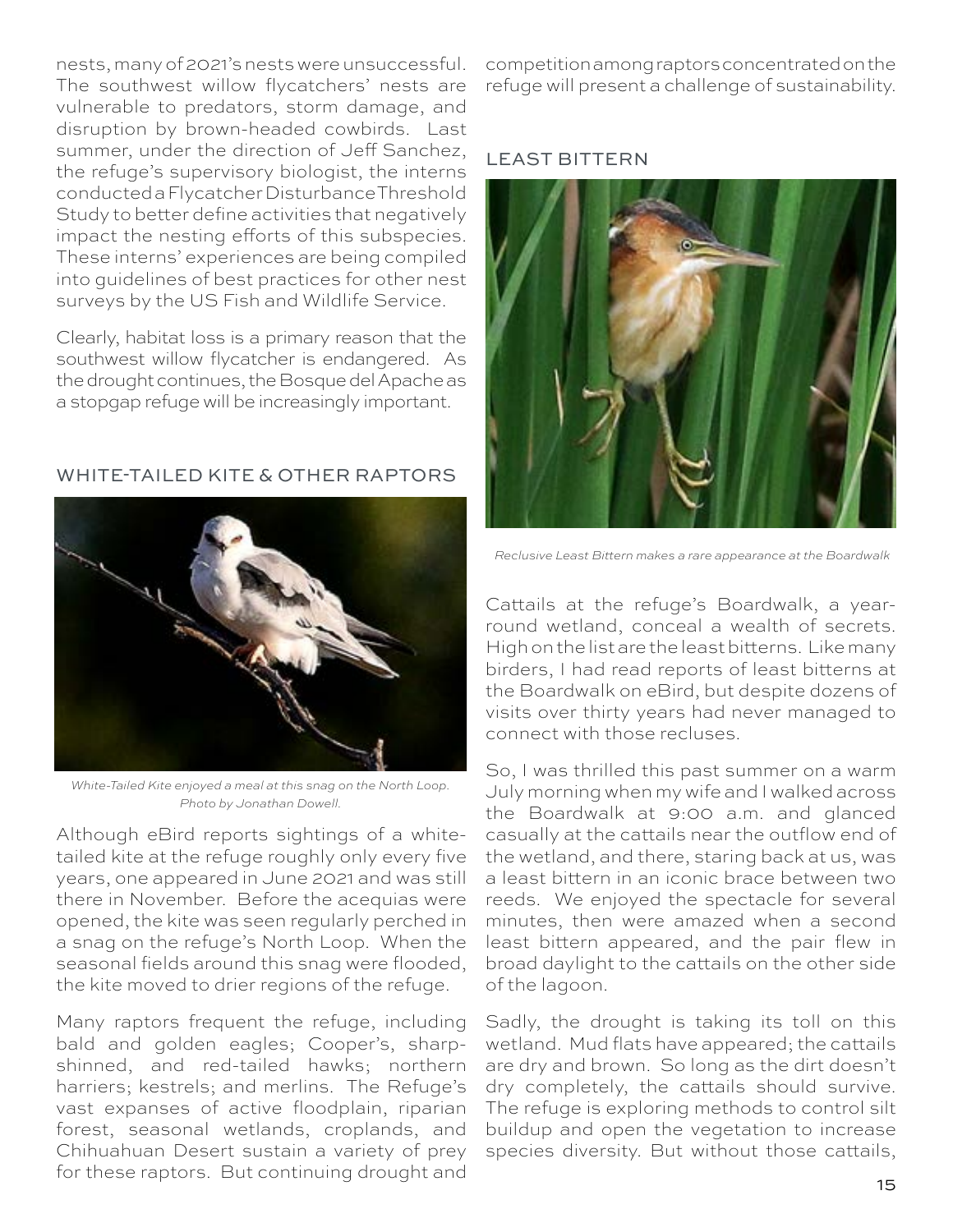the Boardwalk's least bitterns, Virginia rails, marsh wrens, common yellowthroats, and green herons will be displaced.

 *Ross's Goose enjoys midday sun. Photo by Jonathan Dowell.* 

Camouflaged among the tens of thousands of overwintering snow geese at the refuge are a few dozen Ross's geese. Sharp-eyed observers can find them in the middle of the flocks, identified by their smaller size and stubby different-colored bills.

#### ROSS'S GOOSE

after breeding in the Pacific Northwest. Although not rare in New Mexico, their vibrant color and flamboyant behavior make them a special favorite of birders.

Rufous hummingbirds are found regularly in late summer at the cactus blossoms and feeders in the refuge's Desert Arboretum near the Visitors Center.

#### YELLOW-BILLED CUCKOO



 *Yellow-Billed Cuckoos have become regular rarities at the Refuge's riparian forest. Photo by Joel Gilb.*

*Rufous Hummingbird guards the feeding station in the Desert Arboretum. Photo by Jonathan Dowell.*

16 When Rufous Hummingbirds arrive at the refuge in July, they are already headed south

### RUFOUS HUMMINGBIRD

Although eBird first reported a yellowbilled cuckoo at the refuge in 1978, only 245 sightings have been reported in the refuge and Socorro County since. Considered threatened throughout their range, documenting these rare birds' probable breeding activities at the refuge is important. Senior Visitor Services Intern Joel Gilb joined Bourne, Hutz, Tellier, and Watson in conducting surveys last summer to find yellow-billed cuckoos at the refuge.

Known as rain crows across the South, yellow-billed cuckoos can be identified by their distinctive song. According to Gilb, the interns performed early-morning surveys across the refuge, with each intern covering a separate geographic unit. Consistently, each unit revealed two or three cuckoos. The most common habitat was in forested units where a canopy of mature cottonwood trees covered an understory of willows and salt cedars,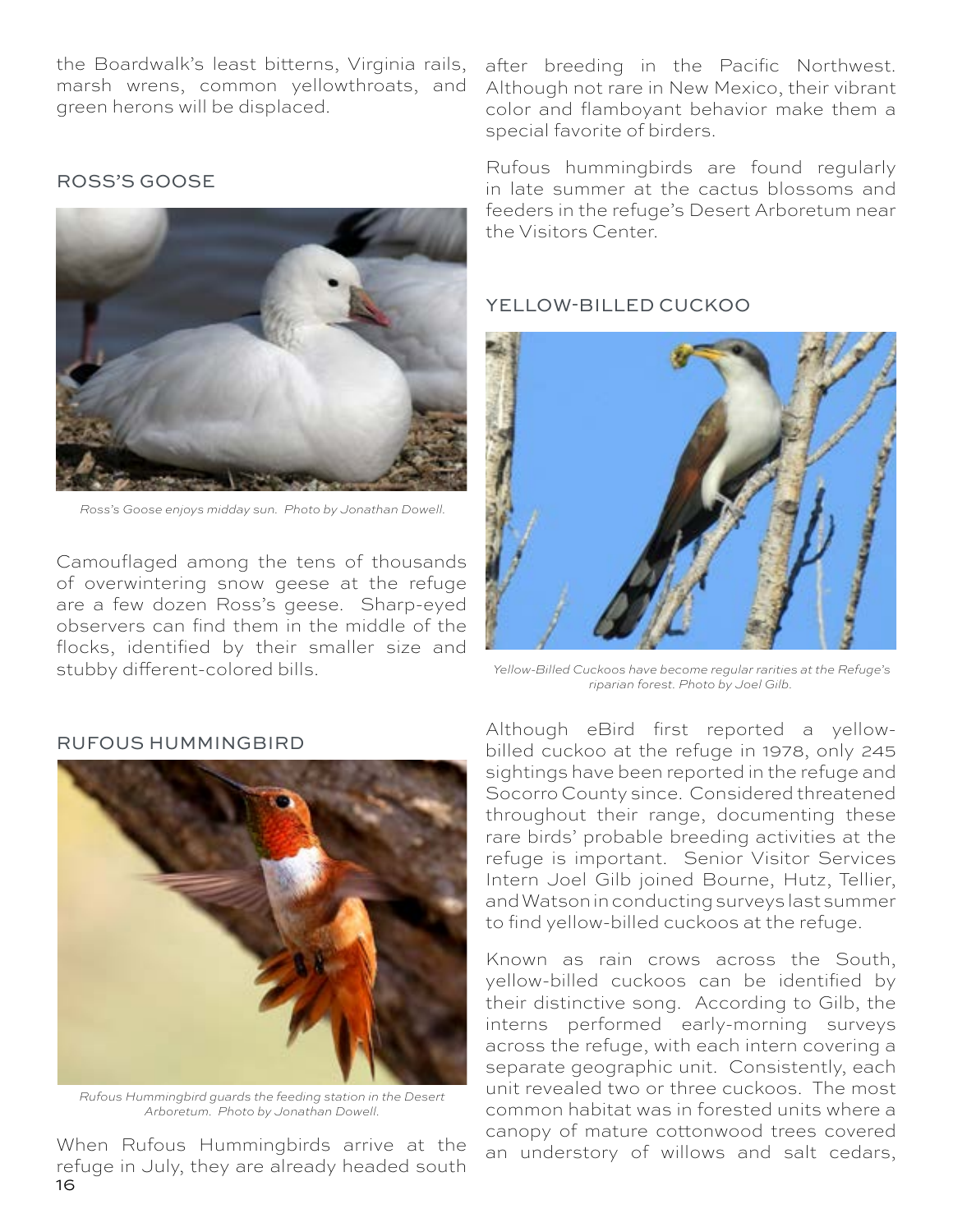such as along the refuge's Rio Viejo Trail. Although the interns found neither nests nor fledglings, nesting is suspected because the cuckoos were at the refuge in suitable habitat throughout the breeding season.

### BELL'S VIREO



*Bell's Vireo sings along Elmendorf Trail. Photo by Jonathan Dowell.*

Bell's vireos are considered near threatened because of habitat loss. But the dense scrub of the refuge is ideal, and Bell's vireos are found there throughout the breeding season. A reliable location to find them is along the refuge's Elmendorf Trail in the early mornings of early summer.

### PEREGRINE FALCON



 *Peregrine Falcon feeds its brood in Chihuahuan Desert region of the Refuge. Photo by Jonathan Dowell.*

Although not rare in New Mexico, the breeding peregrine falcons at the refuge are a national treasure. For several years, a pair of falcons has nested high on a cliff in a remote canyon in the arid highlands of the refuge.

Like the other species at the Bosque del Apache, the peregrine falcons depend on the environment nourished by the Rio Grande. But as the drought continues, both loss of prey and competition for prey from other raptors concentrated in the refuge will be a concern.

### BOSQUE DEL APACHE IS YOUR OASIS

The oasis of Bosque del Apache National Wildlife Refuge is made possible by the stalwart effort of the US Department of the Interior. Learn more about the refuge at *https//[www.fws.gov/](http://www.fws.gov/refuge/bosque-del-apache/) [refuge/bosque-del-apache/](http://www.fws.gov/refuge/bosque-del-apache/)*, and put a visit on your bucket list before anything more is lost to the drought. Help Friends in their efforts to protect and advocate for our oasis in the desert and join the Oasis membership *[friendsofbosquedelapache.org/oasis/](https://friendsofbosquedelapache.org/oasis/)*. Maybe you will be the next to find the rare rufous-necked wood rail in the cattails at the Boardwalk.





*Snow Geese lift off from the marsh nearly every winter morning. Photo by Jonathan Dowell.* 17